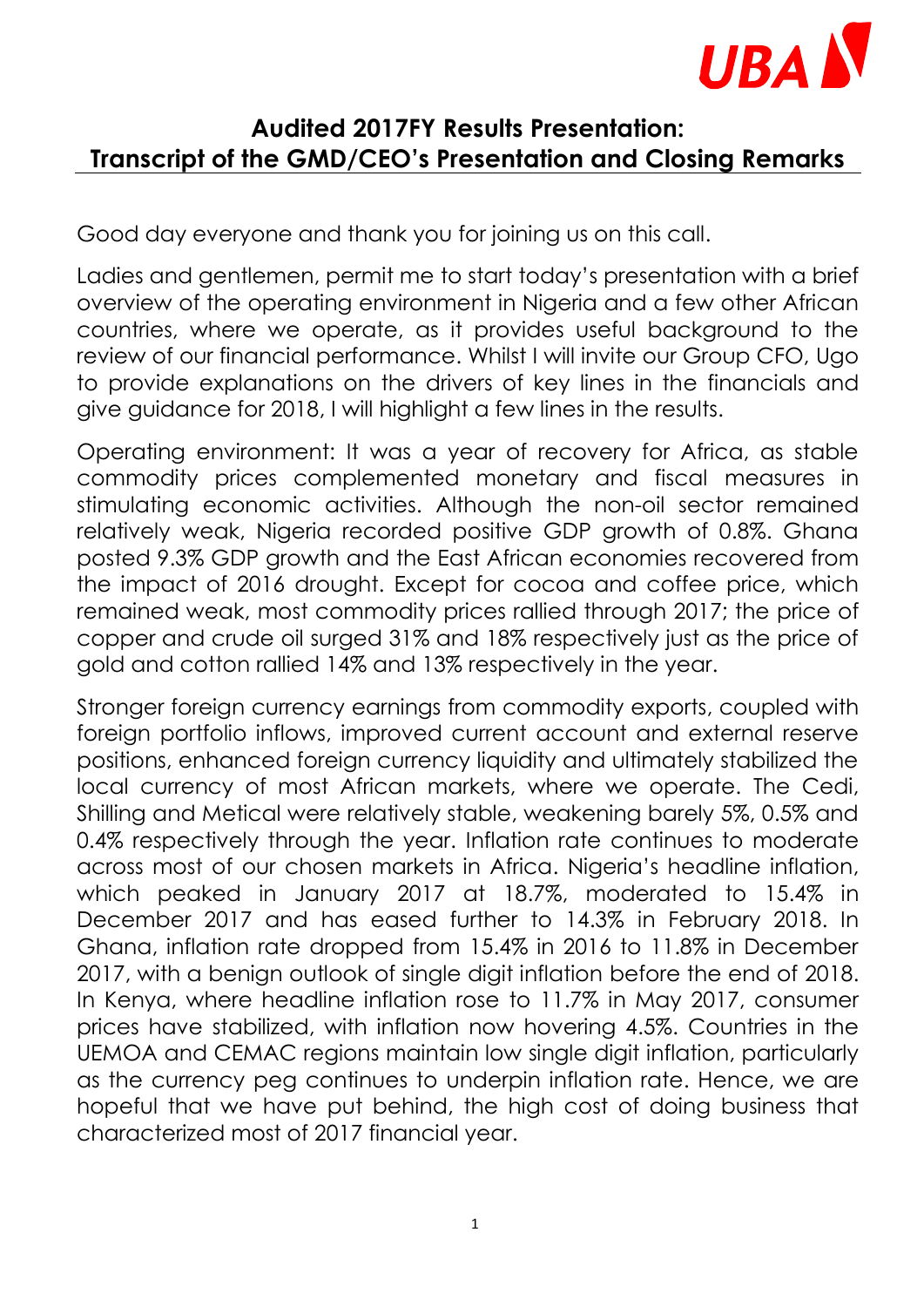

Overall, the macroeconomic and business environment is gradually improving across a number of our markets and we look forward to sustaining this positive development in the business environment. Perhaps it is worth mentioning that the World Bank Doing Business 2018 report recognized the improving business environment in SSA, with three of the top-ten countries that improved globally being SSA countries; Malawi, Nigeria and Zambia. We operate in two of these countries; Nigeria of course is our core market and we have operations in Zambia. Precisely, Nigeria moved up 24 notches to rank 145th in the 2018 World Bank Doing Business report. We expect this positive development to improve the fundamentals of our SMEs and corporate customers, going forward, especially as the fiscal efforts, towards making Africa more business friendly, are sustained.

However, credit growth was relatively slow across most countries for different reasons, as banks were cautious on risk asset creation. Whilst the lending rate cap stifled credit growth in Kenya, the need to resolve public sector exposures moderated most banks' appetite for loan book expansion in Ghana. In Nigeria, public sector borrowing partly crowded out private sector growth, especially as banks were cautious of the lagged and tailwind impact of the recession and Naira devaluation on businesses and the broader operating environment. Albeit, the coast is clearer now and the outlook for credit growth is quite benign in a number of our markets. Even as Nigerian banks will be relatively conservative on lending on the run-up to the 2019 elections, we expect credit growth to be stronger this year, compared to 2017, given improved macroeconomic environment and lower public sector borrowing. The imminent removal of rate cap and recent accommodative stance of the Central Bank should stimulate credit in Kenya, just as the burgeoning economy in Ghana should give impetus to banks to lend more this year.

Let me briefly highlight a few points in the Audited 2017 Full Year Results, before I invite Ugo, our Group CFO to review in more details and provide broad guidance for 2018.

Our commitment to customer service excellence is translating to strong operational and financial efficiency gains. We grew top- and bottom-lines by 20% and 16% respectively. The yield on our assets was stronger in the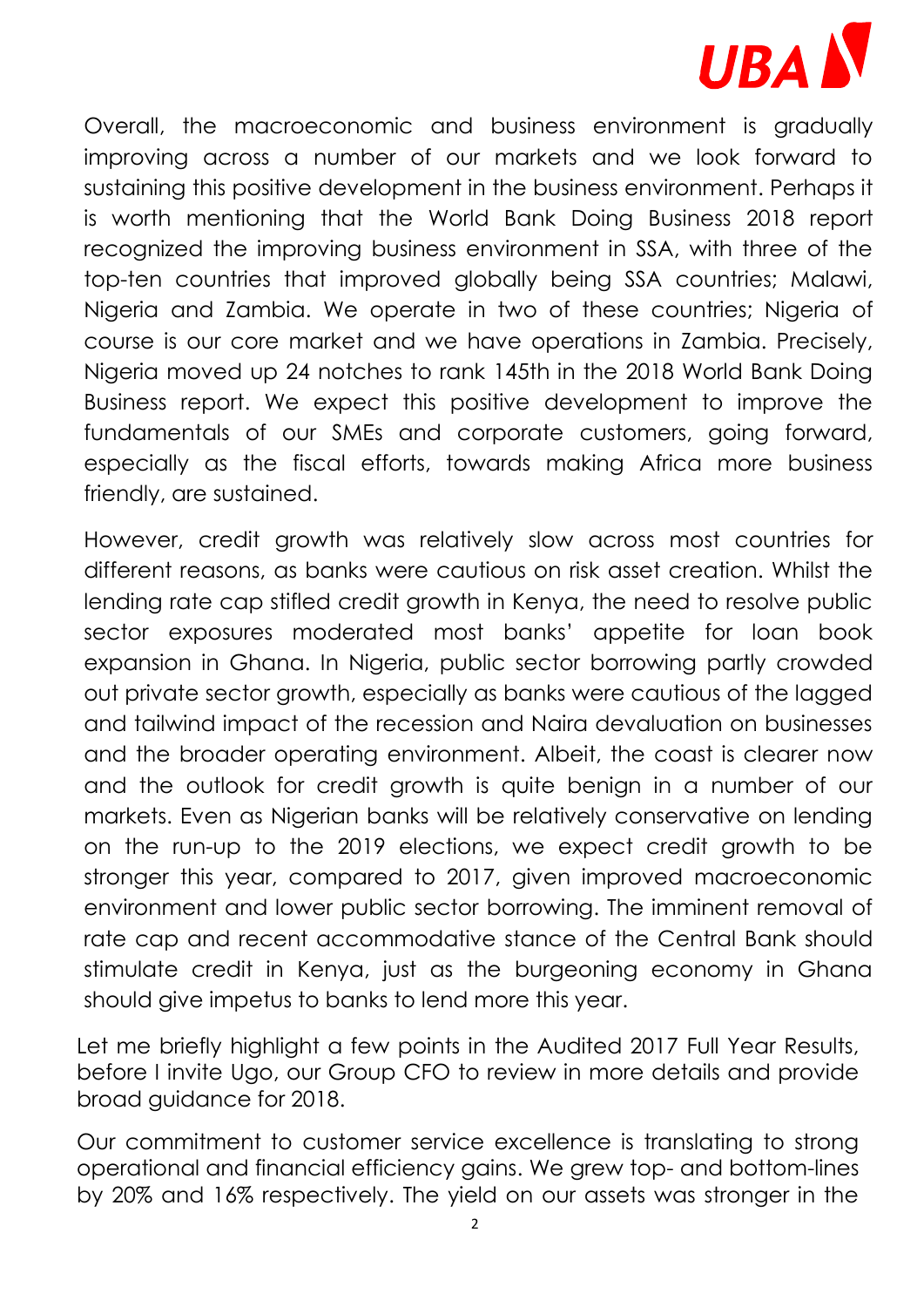

year, as we improved on our balance sheet management and also benefited from the relatively high yield on sovereign instruments mainly in Nigeria and Ghana. It is inspiring to see double digit income growth from our service offerings, like trade services, transaction services, fund transfer and remittance, which grew by 73%, 54%, 36% and 33% respectively. We recorded strong volume growth in the card business, but the regulated margins masked the performance. With increasing adoption of our prepaid cards, particularly for national social interventions in different countries, I am optimistic on the prospect of this income line. Whilst we will cautiously take advantage of opportunistic transactions that fit into our business strategy, our philosophy is to build a sustainable pipeline of annuity-type income that will ensure our profitability into the foreseeable future.

I believe a number of people on this call will be wondering why our cost of risk surged in the last quarter of 2017, it reflects our decision to conservatively take about N15 billion impairment charges on our exposure to 9mobile. We also prudently classified the exposure, thus leading to a spike to 6.7%, in our Non-Performing Loan ratio even as we believe this incidental rise in our NPL ratio will be corrected as the resolution process of 9mobile should come to closure before the end of Q2. We have documented our lessons from the incidence and taken relevant actions to prevent such black-swan occurrence in the future.

Notwithstanding the impact of Naira devaluation and inflationary environment in the early part of 2017, we are on course to achieve and perhaps outperform our medium term cost-to-income ratio target. Whilst the impairment on 9mobile increased our cost of risk and moderated our return on average equity to 16%, we are optimistic on delivering stronger RoE in the years ahead, given the strong prospect of our business across different market segments and geographies. Our operations outside Nigeria contributed a third of the Group's top-line and 45% of the profit in 2017. Our flagship subsidiaries are increasingly becoming systemically important in their respective markets, and we are leveraging customercentric strategies, speed to market, innovation and an exceptional culture of enterprise to consolidate our market share.

Our strong balance sheet as at the end of 2017, with a liquidity ratio of 50% and BASEL II capital adequacy ratio of 20%, positions us for stronger growth and market share gain in 2018 and beyond. Notwithstanding the headroom that we have in our relatively low loan-to-deposit ratio, we are not relenting on our low cost, stable deposit mobilization drive, as we seek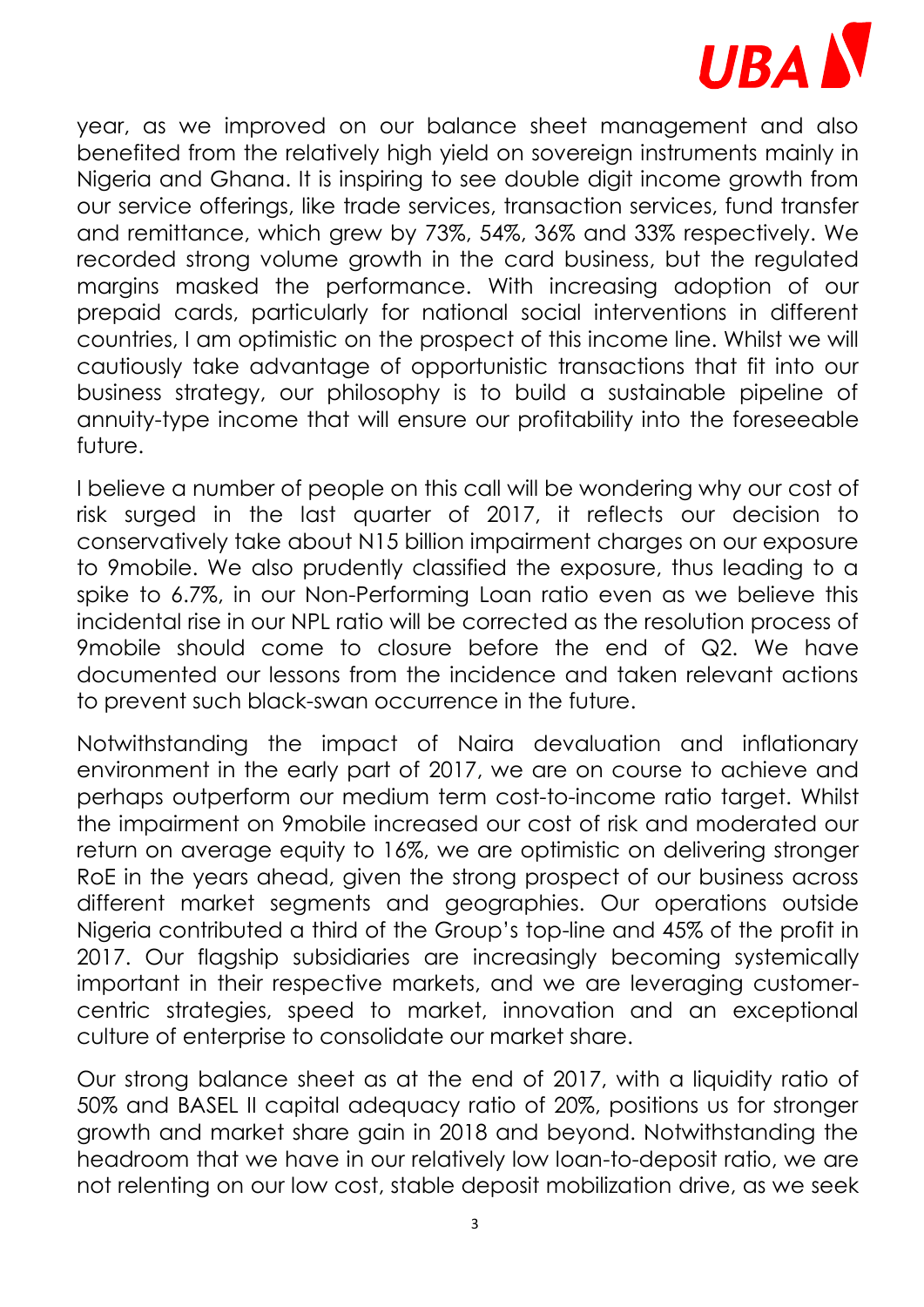

to improve our CASA ratio towards 80% to further extract efficiency gains from our funding mix. I like to note on this call that whilst we reckon increasing competition, we are constructive on the capacity and strategy of our business to sustainably deliver superior return over the long term. I therefore enjoin everyone to support us on this course of wealth creation.